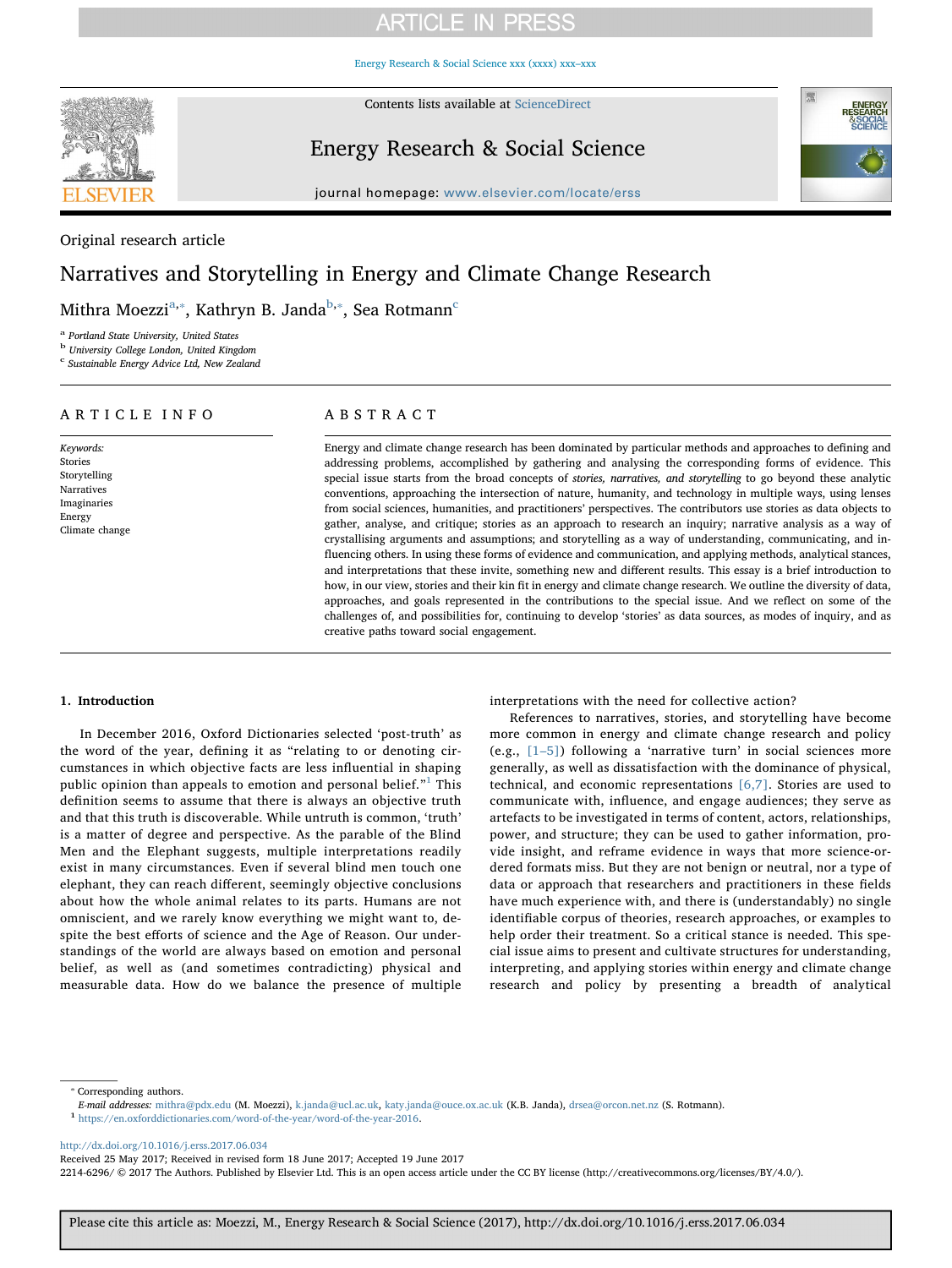#### <span id="page-1-2"></span>Table 1

Varied characteristics of stories and storytelling, and of approaches to their analysis.

| Aspect                                     | <b>Characteristics (Illustrative Examples)</b>                                                                                                                                                                     |
|--------------------------------------------|--------------------------------------------------------------------------------------------------------------------------------------------------------------------------------------------------------------------|
| <b>Stories as Object</b>                   |                                                                                                                                                                                                                    |
| Teller                                     | Individual (including researchers), group, institution, intermediary                                                                                                                                               |
| Protagonist, characters                    | Individual, group, thing, system                                                                                                                                                                                   |
| <b>Energy</b>                              | Time, technical change, individual change (mind and action), magical transformation                                                                                                                                |
| Time realm                                 | History, present, future, out of time, alternative reality                                                                                                                                                         |
| <b>Physical setting</b>                    | Generic world, specific locality, out of the world, non-physical                                                                                                                                                   |
| Form                                       | Oral short form, written short form, documents, books, images, geographic/space                                                                                                                                    |
| Truth realm                                | Fantasy, fiction, individual experience, figurative "truth", global truth, assumptions, possibility                                                                                                                |
| Using Stories and Storytelling in Research |                                                                                                                                                                                                                    |
| Data sources                               | Participant observation, workshops, interviews, conversations, written documents, newspapers, images, internet sources                                                                                             |
| Analytical method                          | Discourse analysis, text analysis, literary, anthropological, folkloristic, policy analysist, sociological, psychological, psychoanalytic, structuralist,<br>performative, group dynamics, proxemics/dramaturgical |
| Purpose                                    | Data and evidence collection, cultural analysis, policy and science critique, understanding and fostering change, engagement and learning                                                                          |

approaches, and showcasing projects and research that feature stories or their performance in the energy and climate change fields. As the guest editors for this special issue, we share an interest in stories and storytelling and energy and climate change, but we do not share a common discipline.<sup>[2](#page-1-0)</sup> Our joint lens, therefore, is intentionally more kaleidoscope than magnifying glass. We see stories and storytelling as a potentially important device in helping people from different disciplines and different domains better understand the world and each other in working on applied environmental problems, including by using the storyworld to walk outside normal constraints. In short, we hope to help foster a pragmatic playing field for taking stories and storytelling seriously in energy and climate change research, being realistic about their possibilities, strengths, and pitfalls, while incorporating a multiplicity of approaches, goals, and writers.

This review article does three things in story form. It provides a beginning: a brief introduction to stories and storytelling, leading to a selective discussion of the energy and climate change literature on stories. The middle introduces the content of the special issue itself, developing a thematic discussion of the papers published in this volume. In the end, we reflect on broad results in light of the current literature, practices, and problems of energy and climate change research.

#### 2. The beginning: on stories and storytelling

In the beginning, we have to start with problems of definition. When we first developed the concept for this special issue, we envisioned bringing together a diverse set of work constituting, in ensemble, a variety of theoretical groundings on narrative, stories, and storytelling from different disciplines and perspectives, and setting up vocabulary and keywords. While the collection makes progress along these lines, the authors in this special issue use stories and related terms in widely differing ways. Stories are one of the most basic concepts in the world, so this diversity is normal. But few social sciences theorise 'stories' per se in clear terms. So in this review, we choose 'stories' as an umbrella term (when required) to reflect and encompass this diversity. Even in the general written literature, "story" is much more common than

'narrative.'<sup>[3](#page-1-1)</sup>

Others have already given expositions in specific fields providing far more nuance and detail than we can here (e.g., [8–[11\]\)](#page-8-2).Some of the contributions in this issue provide definitions as well (e.g., [\[12,13\]](#page-8-3)). What matters, in the sense of this collection, is how the story-related concept or term helps any particular project or research question in ways more technical approaches often do not.

This section first outlines some basic terms and some of the varied ways in which they are used. Second, we single out one form of research on stories (folkloristics, which is the study of folklore), and use this to help map out dimensions and characteristics that underlie diversity in stories, storytelling, and their analysis. Next, we provide a brief and partial review of stories in the natural sciences, the social sciences, and the energy and climate change literature. There should be no expectation of a unified theory on stories in energy and climate change research from this review. It is occasionally said that using stories in social science research is undertheorised or incoherent (e.g., [\[14,15\]\)](#page-8-4). This incoherence may be part of the human condition: that which allows us to be creative as well as replicative, to make art as well as science, to express things that words miss. After all, most stories are supposed to be indirect, artful, and subject to multiple interpretations. That raises, to say the least, myriad questions about how stories and their analysis fit, or complement, 'science.' Whatever these questions, we hope that they can be discussed with the positions, principals, methods, and interpretive tools that the papers in this volume refer to and advance.

### 2.1. Definitions and forms

One of the most common definitions of story is something with a beginning, a middle, and end. This sounds flippant but can be useful, particularly in defining what stories are not. Drawing from the field of folkloristics, in traditional oral stories, there is generally also a protagonist, usually a human but possibly another animate actor, an object, a practice, or an idea. Then something happens, such as a conflict between protagonist and antagonist, or a transformation, as further developed in [Table 1](#page-1-2) below. Among the papers of our special issue, 'stories' are sometimes used even more generally, e.g., as rationale or narrative explanation of circumstances.

While narrative is also a very general term, in the social sciences it is often used to denote non-fiction and constructed, formal, and official cases, e.g. what institutions generate and reflect in general discourse

<span id="page-1-0"></span> $2$  For example, together, Moezzi, Janda & Rotmann have training in statistics, folkloristics, English literature, electrical engineering, energy and resources, environmental chemistry, marine ecology and ethology, and tropical environmental studies. We live or have lived in the USA, France, the United Kingdom, Australia, Austria, Papua New Guinea, and New Zealand. We have all advised policymakers; one of us has been a policymaker and energy-efficiency practitioner; one is an International Energy Agency Operating Agent for a demand-side management Task, the other two are engaged in university-based energy research.

<span id="page-1-1"></span><sup>3</sup> Google Books Ngram Viewer (<https://books.google.com/ngrams/info>, English books), generated 6 June 2017. In this corpus, for the year 2000, the term 'story' was more than three times more common than frame, narrative, or discourse (which were all nearly equally common).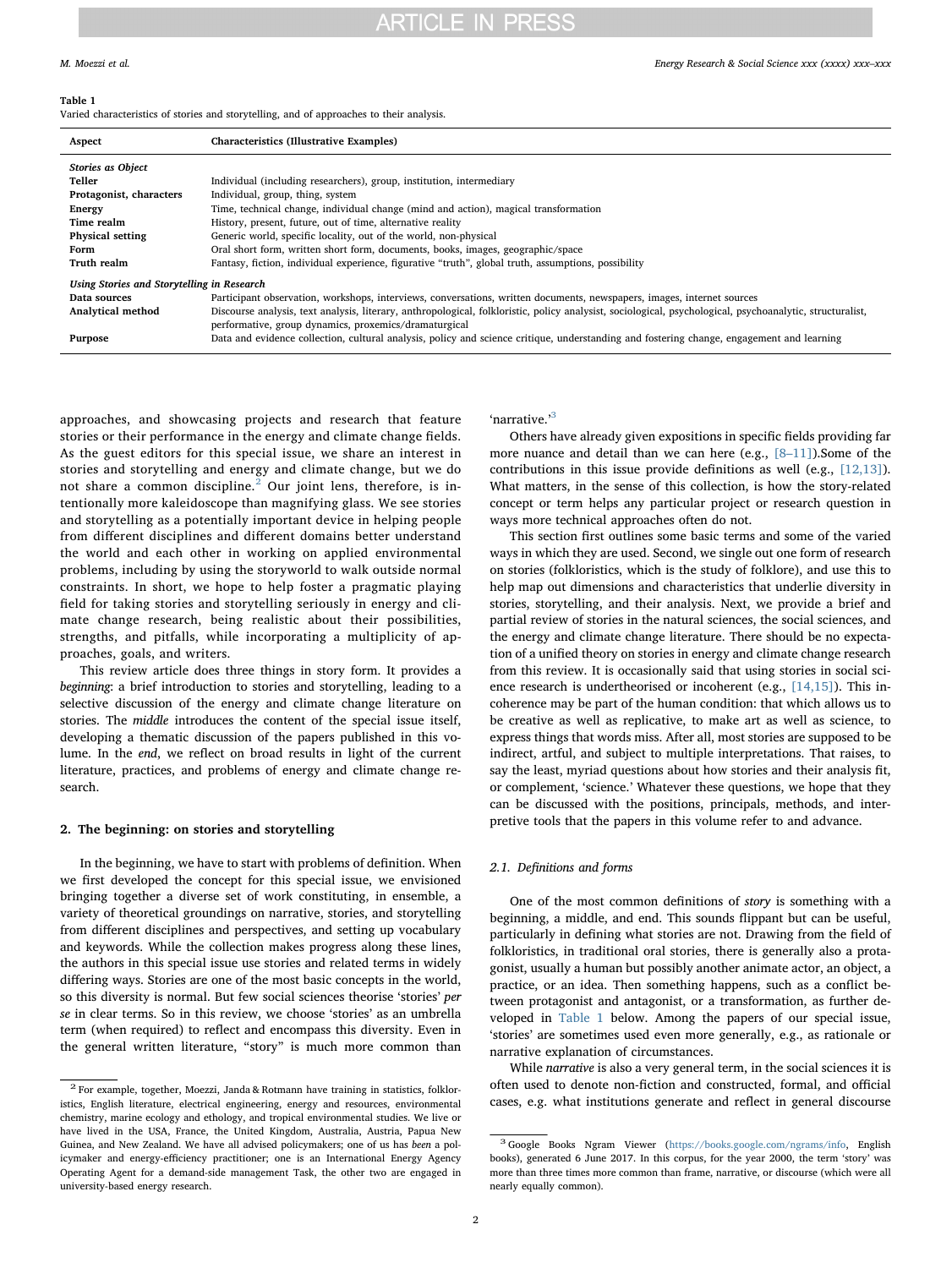about an issue. These are often present in printed form and written or told by professionals, often in public, versus the less formal stories that everybody exchanges more privately orally or in personal correspondence. Because of their accessibility, these more formal narratives are easier to analyse than more local, ephemeral stories. The term narrative is also commonly used, in preference to story, to describe personal narratives such as used in psychology (see, e.g., [\[12\] this issue](#page-8-3)).

Storyline usually refers to the plot or bare arc of a narrative, as distinct from the detailed content. In environmental policy analysis, the term is commonly used in reference to Maarten Hajer's work on discourse coalitions, where the concept of storylines serves as a device to decompose discourse into simpler framings around which actors and institutions organise themselves and create meanings [\[16,17\]](#page-8-5). In the conclusions, we return to this idea to outline two concepts related to storylines used by the field of folkloristics in classifying and analysing various kinds of stories: tale type and (folk-)motif [\[18,19\].](#page-8-6)

With storytelling, the emphasis is on the performance, and the elicitation and construction of stories or narratives in situ, rather than the story as an object. Why is the story told in a particular context, and how? From this perspective, it becomes clearer that stories are crafted rather than pre-existing things, and that this crafting (including the decision to utter or write) depends on context, including audience, purpose, location, etc. The 'same' story may be told quite differently from one instance to another, even by the same teller, challenging the notion of stories as stable data points.

#### 2.2. Research about stories: a perspective from folkloristics

To highlight how varied a set of things and processes fall within the purview of 'narratives, stories, and storytelling', and thus why approaches are so multiple, [Table 1](#page-1-2) identifies basic aspects (or dimensions) of stories, their tellings, and the research perspectives that might be applied to them. The intent is illustrative, not definitive. The table is loosely inspired by Bascom's classic folkloristics categorisation [\[20\]](#page-8-7), distinguishing the genres of myth, folktale, and legend. Our expansion is based on the contributions to the special issue, one of the author's disciplinary training in folkloristics, and our wider review of the literature. Each of the aspects shown in the table can take on a variety of possible values, for which we supply some key illustrative examples in the Characteristics column. For example, in the first part of the table (Stories as Objects), the time dimension may be the past, the present or the near future, the imagined further future, real but indeterminate time, fantasy, etc. There also needs to be an energy to move the narrative from beginning to end: something, somebody, or some state changes, and this has consequences. And though we usually think of stories as made of words, physical space and images can also be read as stories, as several of the contributing papers demonstrate.

The second section of the table (Using Stories and Storytelling in Research) outlines some of the ways in which stories and storytelling have been approached in research. There must be a data source. Written forms are the most straightforward to analyse, control, and defend as scientific evidence, though by nature they are quite different than oral forms. Stories told orally can be transcribed, though this does not transcribe the performance and loses some coherence. There can also be high levels of auditing; different things are said than written. The table also points to different approaches to analysing stories and purposes for using them.

So how can this varied a concept be theorised or at least better contained? While focused on folk narratives, the field of folkloristics goes into detail about the characteristics of different narrative genres [\[18\]](#page-8-6) and the varied nature of stories. Folkloristics [\[15\]](#page-8-8) is a longstanding but little-known discipline that has not made very visible inroads in science-oriented research or policy. But it is a field that is experienced in collecting and interpreting stories as data, as modes of inquiry, and as forms of engagement, and some of this experience might be transferred. One of the most compelling rationales for applying folkloristics in social science inquiries is that folkloristics specialises in looking at the everyday, the commonplace, the informal, and the otherwise ignored. Folklore's focus on the informal syncs well with Czarniawaska's comment that "scholarship is customarily set apart from the everyday wisdom of ordinary people… [This] ordinary knowledge is circulated in stories." [\(\[21\], p. 29\)](#page-8-9) As Czarniawaska notes, and as some of the papers in this special issue illustrate, science, scientists, policy makers, and marketers are also full of stories and metaphors, albeit with a different set of mechanisms than traditional folklore and a more restricted set of tellers. Highlighting folklore also leads to one of the challenges to using stories in science-oriented fields. Viewed in contrast to science, the term folklore is generally pejorative. From this perspective, stories simplify, lie, change, and resist verification. They do not lend themselves to experiments, tests, or sampling. This makes them relatively unsuitable, and in fact uncomfortable to deal with, within current scientific paradigms, as Gearty [\[22\]](#page-8-10) also remarks.

### 2.3. Storied research: sciences and social sciences

Stories evolve out of the adjectives, verbs, and ordering used to describe phenomena at many levels and in different fields, even in the natural sciences. Natural phenomena and theories about the world have always been described in stories, from the weather in classical Greek and Roman texts from 1200 BCE [\[23\]](#page-8-11) to fossils [\[24\]](#page-8-12), medical theories [\[25,26\],](#page-8-13) and more. In 1917, neuroscientist Santiago Ramón y Cajal described the relationship between dendrites and axons in the brain as an 'epic love story' [\[27\]](#page-8-14). Far from being lost in the annals of time, Ramón y Cajal's thinking has served as a frame for modern neuroscientists interested in explaining this complex process [\[28\].](#page-8-15) An anthropologist has shown how high-school health science textbooks describe the interaction of an egg and sperm like a romance novel, replete with gendered roles and heroic deeds [\[29\]](#page-8-16). This kind of anthropomorphism is often eschewed in the sciences in an attempt to preserve neutrality. The editor-in-chief of the journal BioEssays, for example, has called for an end to the 'anthropomorphic terminology' that evokes 'will, direction and strategy in evolutionary processes' [\[30\].](#page-8-17) We take it as a given (from our own work as physical and natural scientists, engineers, etc.) that physical and natural scientists implicitly use stories in thinking about, doing, and expressing their work (see, e.g., [\[31,32\]](#page-8-18)).

In the social sciences, scholars speak of a 'narrative turn' in a number of different fields, dating variably from the mid-twentieth century to the 1980s. This narrative turn is often identified as having to do with life histories and representation, though there is a large development focusing on policy narratives and organisational narratives [\[30\]](#page-8-17). In addition to literature reviews provided within the contributions to this special issue, see for example, progress in a number of other fields, such as health social sciences (e.g., [\[33,34\]\)](#page-8-19), psychology [\[35\]](#page-8-20), policy analysis [\[36\]](#page-8-21), including the Narrative Policy Framework [\[37\]](#page-8-22), education [\[22\]](#page-8-10), and law [\[14\].](#page-8-4) And of course, certain social sciences and humanities are self-evidently storied, in particular history of technology and social studies of technology (see [\[28,38\]\)](#page-8-15).

### 2.4. Narratives and stories within energy and climate change research

We searched several popular energy and climate change journals for research on stories, including Energy Research and Social Science, Building Research and Information, Energy Policy, and Climatic Change. Even though this effort was exploratory rather than a full review, we found it surprising how little and how recently such an elementary form of human expression has been invoked in energy research, especially as a research object. To echo Ewick and Silbey [\[14\]](#page-8-4) in their comment on the relative absence of narrative in the social sciences, this has (at least in part) been 'a self-conscious achievement.' Nevertheless, a number of important story- and narrative-related papers have been published in these journals.

Energy Research & Social Science has published several narrative-oriented papers. For example, Hermville [\[39\]](#page-8-23) applies narrative analysis to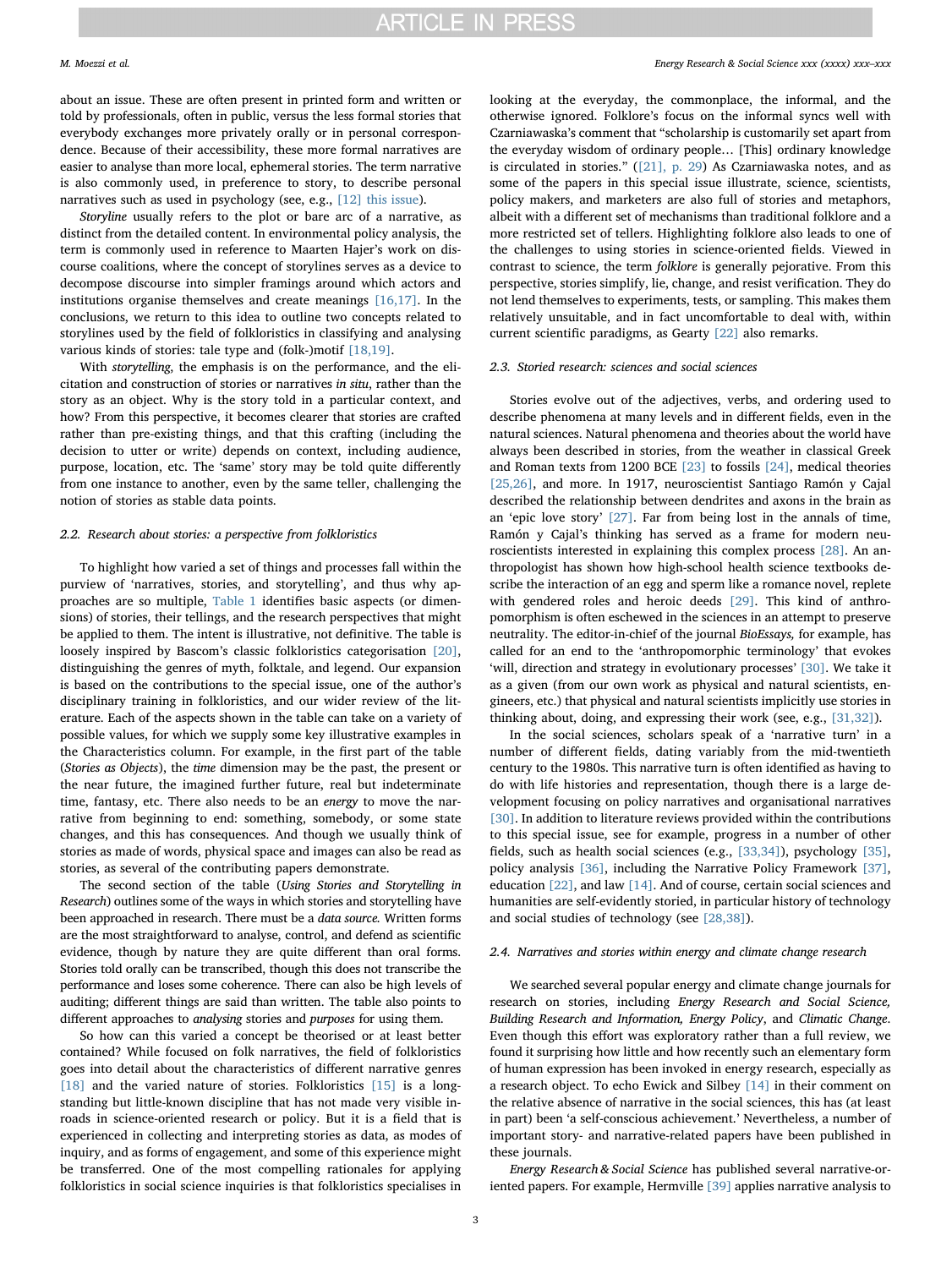address the interplay between the individual and collective in understanding social-technical transitions, using the Fukushima Dai-ichi accident as a springboard. He differentiates narrative analysis from discourse analysis, arguing that the former focuses on the "immediate effects of the use of language in political debate" (narrative analysis) as opposed to what "language and speech… means and proposes" (discourse analysis). Bushell et al. [\[40\]](#page-8-24) identify multiple narratives designed to promote action on climate change and propose developing a "unifying strategic narrative" to better engage audiences. Karhunmaa [\[41\]](#page-8-25) outlines different storylines by which experts and practitioners conceptualise "co-benefits" from carbon-market household energy technology projects, and points to the material influence of the details of these storylines.

In Energy Policy, 18 papers since 1985 refer to 'stories.' Most of these references refer generally to success stories and sometimes failure stories. A handful of papers, all published during the last decade, unpack the idea of stories more specifically, including in UK renewable energy generation [\[29\]](#page-8-16), German coal subsidies [\[42\]](#page-8-26) policy responses to Fukushima nuclear catastrophe [\[43\]](#page-8-27) nuclear power in the US [\[44\]](#page-8-28), and energy efficiency amongst the elderly in Australia [\[45\].](#page-8-29)

In Building Research and Information, Janda and Topouzi [\[3\]](#page-8-30) use the term "hero story" (based on Joseph Campbell's classic text (1968) about the hero monomyth) to denote the propensity of energy-efficiency advocates to make continued claims about the heights of energy-saving technical potential despite lower findings in practice. This term is roughly synonymous with the "success stories" found in Energy Policy. Janda and Topouzi add "learning stories" (what happens in practice) and "caring stories" (what needs to happen over time) to the familiar hero story, suggesting that a "system of stories" might allow energy researchers more room to explore and address issues that are underrepresented by the monomyth. Also in Building Research & Information, de Carli [\[46\]](#page-8-31) considers how resilience narratives help researchers understand the living strategies of low-income dwellers in squatted buildings in São Paulo, Brazil.

Research in climate change has used the notion of stories in different ways than has energy research, with a relative emphasis on communicating with the public. In the journal Climatic Change, for example, articles on stories and narratives cover climate change communications [\[47\]](#page-8-32), scenario development [\[47\]](#page-8-32), news coverage of extreme weather events [\[48\],](#page-8-33) traditional weather knowledge systems among Māori [\[49\]](#page-8-34), and ancient weather records [\[23\].](#page-8-11)

In addition, a number of authors and groups have been working in energy and climate change-related storytelling and conversations with the public. These include Carbon Conversations [\[1\]](#page-8-0) and the Energy Biographies project at Cardiff University [50–[52\]](#page-8-35). In her research, Lertzman [\[41\]](#page-8-25) uses narrative with a psychoanalytic approach to public apathy and engagement surrounding climate change and other ecological problems. There is also a type of "climate change storytelling" that refers to methods that institutions and organisations design to use to convince others to follow a certain course of action or adopt a certain mindset with respect to climate change, e.g., engagement through television shows. We distinguish these marketing-focused efforts from those using stories as data, and to listen and understand first, if also to engage.

#### 3. The middle: contributors and contributions

The articles in this special issue resulted from an open call for papers on "Narratives and Storytelling in Energy and Climate Change Research." Our call cast an intentionally wide net. Some of the authors for this special issue had a formal background or previous publications in narrative and storytelling. Many had not. And not everybody was primarily a social scientist, or even an academic. What becomes clear in this collection is that the concepts of narratives, stories, and storytelling can allow researchers and authors from many traditions and backgrounds to think about, approach, or discuss their subjects differently

### M. Moezzi et al. *Energy Research & Social Science xxx (xxxx) xxx–xxx*

than normally prescribed, or at least practiced, within their disciplines, funding channels, research circles, or publication venues. Depending on the forum, researchers, consultants, and others in these fields often face very restricted dialogues, data, analytic methods, metrics, definitions, and reporting procedures [\[7\]](#page-8-36). We sensed that the devices of stories and storytelling, beyond their scientific values, may help inspire creativity and movement beyond what is normally encouraged or even admitted in our everyday work.

Collating this issue also brings into view the problems and promises of inter- and trans-disciplinarity, as well as the various gate-keeping mechanisms for journal publications, including peer review. In many cases, this meant writing out of the normal scope, and in almost all cases, being reviewed by people who have their own expectations, definitions and (mis)understandings. Though we were intentionally expansive, this was sometimes difficult to do in practice; disciplines are, after all, disciplines.

The 33 papers in this issue that follow this introduction could have been organised according to their subjects. Twelve papers focus mainly on some aspect of energy supply, including stories from and media representations of people who live near or make their living from fossil fuels (seven papers); non-fossil fuels and/or renewables (three papers), and the electricity grid (two papers). There are ten papers on energy demand, including nine papers focused on buildings (eight with a residential focus) and one on personal mobility. There are three papers that look at elements of both energy supply and demand, and there are five papers that focus more directly on climate change than energy. There are also three papers that are broadly pro-environmental without being directly about either energy or climate change — one on the circular economy, one on Native American perspectives relating to sustainable design, and a methodological paper about researching proenvironmental behaviours. The geography covers North America, the United Kingdom, Denmark, Sweden, Brazil, Japan, the 'Global South', and other locales, including international forums more generally.

A content-based division, however, would belie the very different approaches amongst the papers to stories and storytelling. Accordingly, we have organised the papers with a focus on the diverse, and yet, often overlapping ways in which they see, use, and interpret stories. To highlight some of these resonances, we have grouped the papers into three categories and seven themes. The first category focuses on stories as data, exploring their shape, nature, and meaning. This category includes three themes: (1) stories as a complement to quantitative assessments; (2) narratives about large technical systems and their transitions; (3) local, personal, and professional perspectives. The next category considers how stories can be used to develop different research modes, which we call stories as inquiry. Papers in this category reimagine time, interpret wordless artefacts (images and design), and make and remake individual identities. The final group discusses stories as process, with a focus on participation, workshops and engagement.

#### 3.1. Stories as data

### 3.1.1. Stories as companion to quantitative assessments

The need for quantitative or quantified assessments is embedded in energy and climate change research as well as in policy-centred funding. Whatever the bureaucratic and scientific needs, these assessments and descriptions can also mislead, including by often failing to capture diversity, relationship, texture, or to provide sufficient information on whether and how to try to change things or even what might happen in the future. Several contributions in this issue focus on how stories or qualitative data capture policy-relevant information that traditional quantitative data and metrics overlook. These are generally local, or otherwise, micro-level insights that help show how "average" experiences or other current metrics, definitions, or storylines are often incomplete.

Working in the realm of buildings, Day & O'Brien [\[53\] \(this issue\)](#page-8-37) use qualitative data collected in the course of post-occupancy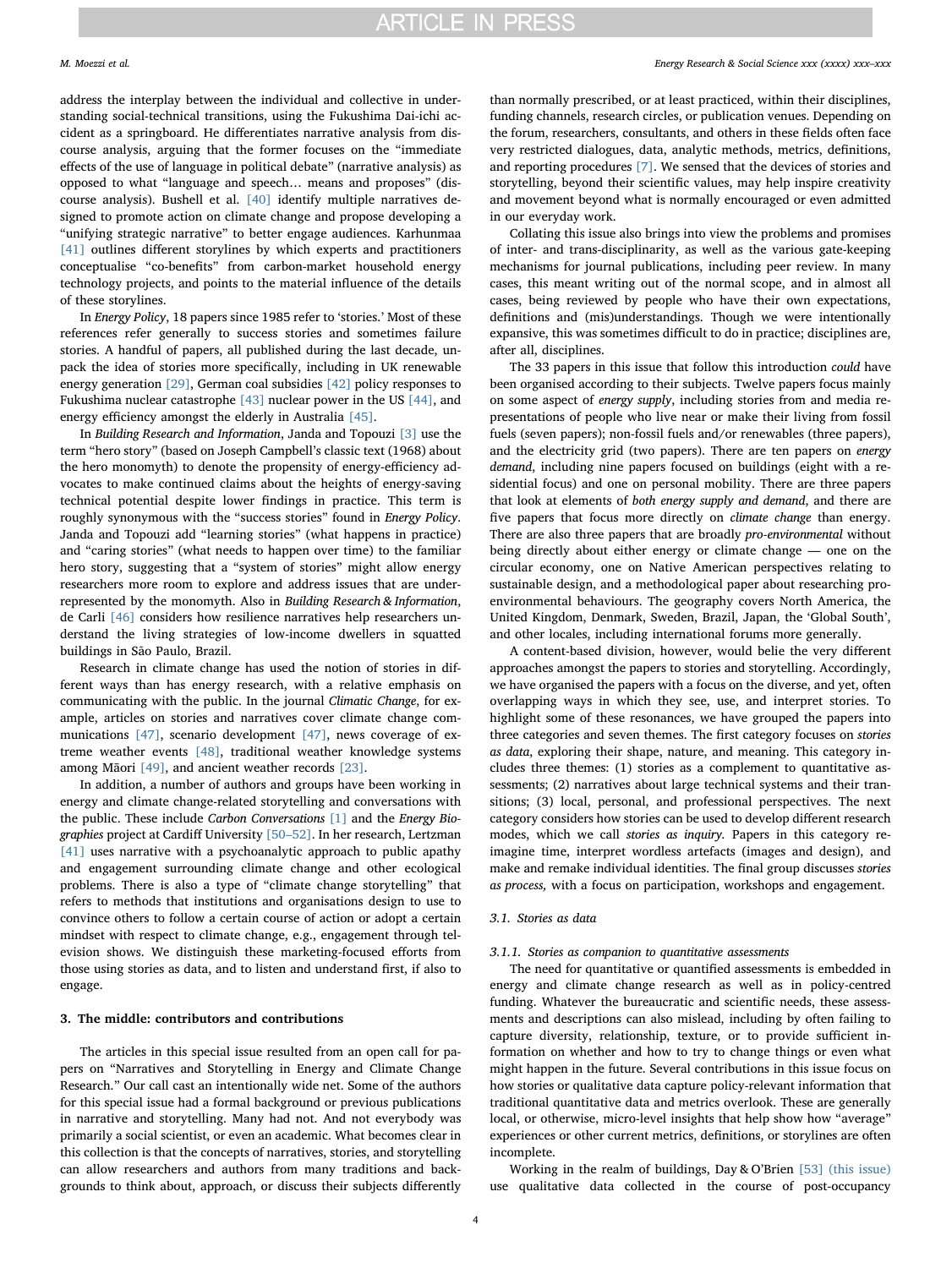evaluation and open-ended responses from occupant satisfaction surveys. Taking these storied data seriously highlights the detailed dynamics between users and their buildings. This contradicts the characterisation of people as largely inert recipients of environmental services whose experience is adequately captured within the rubrics of satisfaction scores and simple behavioural descriptions. The shift in focus and the naming of this otherwise diffuse data as 'stories' helps by opening up the possibility of improving design and interventions by users' experiences and contexts with more detail and nuance, versus starting with the assumption that operational problems are caused by occupant 'misuse' or their unreasonable demands.

Mould & Baker [\[54\] \(this issue\)](#page-8-38) take on the definition of fuel poverty in Scotland. Current fuel poverty definitions, they argue, can miss much of what is important in assessing fuel poverty and vulnerability, as demonstrated by analysing a number of case studies. The metricisation also forces a direct focus on technical circumstances, rather than the circumstances and processes that create these circumstances.

Working in another direction, Kuchler [\[55\] \(this issue\)](#page-8-39) shows how the provision of scientific estimates of shale gas availability in Europe provides a legitimating platform for extensive debate about managing this resource and the insertion of shale gas into planning debates. The estimates of shale gas availability, however, are highly uncertain and conditional. While these may be the only "truths" available, the uncertainty makes its way uneasily into policy and planning, while the stakes associated with assuming widespread availability are high for industry and other players.

Taking on citizen science stories as deployed by communities on the front lines of oil refineries, Ottinger [\[56\] \(this issue\)](#page-8-40) shows there is sometimes a "narrative mismatch" between lived experiences and expert data frameworks. To combat "hermeneutic injustice," Ottinger argues that laypeople and experts need to work together to reshape analytical frameworks and monitoring plans to incorporate data at scales that reflect human experience.

# 3.1.2. Government, media, and popular narratives on large system transitions

The largest group of contributions takes on how socio-technical and economy-scale storylines work in scientific, government, and journalistic discourse. Among them, they use a variety of different source materials and approaches.

Asayama and Ishii [\[57\] \(this issue\)](#page-8-41) take on a discursive analysis of the promises of carbon capture and storage (CCS) as reported in four of the most-widely circulated newspapers in Japan. These accounts, the author finds, are optimistic and strongly in favour of CCS, as aligned with the continued use and exploration of fossil fuels. Critical narratives that point out risks and uncertainties are nearly absent, despite the immaturity and halting progress of innovation in the technology. As in the case of shale gas estimates for Europe [\(\[55\] this issue,](#page-8-39) described above) there are tremendous stakes that support techno-optimism.

Focusing on an economic model rather than a technical system, Lazarevic and Valve [\[58\] \(this issue\)](#page-8-42) use text analysis of policy documents to analyse visions of the circular economy condoned as a desirable future for Europe by the European Commission. These visions, in some cases radical, are nevertheless an appealing and uncontroversial solution the surface, and embody a number of normative assumptions which have so far been taken for granted. By dissecting published narratives, the authors articulate details of what seems to be expected in this transitioned economy, call out the need for some critical discussions about these visions, what they set in motion, and what they miss, and point to the mechanics and dangers of "everybody wins" visions.

As one condition of success, government narratives of energy supply technology transitions should synchronise with established narratives of national character, Malone et al. [\[59\] \(this issue\)](#page-8-43) argue. The authors take on three different cases: nuclear energy in the United States, biomass in Sweden, and ethanol in Brazil. Benites-Lazaro et al. [\[60\] \(this](#page-8-44)

[issue\)](#page-8-44) look at industry storytelling about sugarcane-based ethanol in Brazil through the analysis of video and multi-media records. Technologies are routinely contested, and support varies over time. Using the historical example of American rail, Roberts [\[61\] \(this issue\)](#page-8-45) explores the role of negative or counter-narratives in destabilising sociotechnical regimes, and interprets the case with respect to the possibility of destabilising the dominance of fossil fuels in the United States.

Grubert and Algee-Hewitt [\[62\] \(this issue\)](#page-8-46) use corpus analysis of US fiction and nonfiction texts, including sentiment analysis, to interrogate the portrayal of fossil fuels. Their analysis shows oil personified as "hypothetical and exciting" while coal is "real and disappointing." These depictions, they argue, help surface public attitudes about these fossil fuels socially (including with respect to gender), locally, and environmentally.

Muto [\[63\] \(this issue\)](#page-8-47) uses US government documents and narrative analysis to tell a strange tale about how the National Institute of Standards and Technology tried (and failed) to govern a standardssetting process for the evolving smart grid, a realm where industry-led innovation is the norm.

#### 3.1.3. From local to personal and professional stories

Psychologist Jerome Bruner wrote that "we organise our experience and our memory of human happenings mainly in the form of narrative — stories, excuses, myths, reasons for doing and not doing, and so on" [\[35\]](#page-8-20). Bruner further comments that narratives are "a version of reality whose acceptability is governed by convention and 'narrative necessity' rather than by empirical verification and logical requiredness" ([\[8\]](#page-8-2), p. 4). This line of reasoning evokes, especially, personal narrative people talking about their own history and experience, by nature local and centred on the teller.

Darby [\[64\] \(this issue\)](#page-8-48) contributes a historical perspective on energy transitions where demand and supply meet. Drawing on interviews in a historically coal-mining area in England, she shows how the grand narrative of low carbon and sustainable growth holds different meaning in fuel-producing communities. She suggests that energy advisors serve as important "middle actors" in assisting the transition from local solid fuels to distant supplies of gas and electricity.

Drummond and Grubert [\[65\] \(this issue\)](#page-9-0) also deal with the local character and interpretation of the fossil fuel industry, in their interview-based analysis of narratives related to the seismic activity associated with wastewater injection used for oil and gas production in Oklahoma. They outline the varied narratives that individuals use to negotiate local seismicity — greatly increased in the past decade — and the economic value of oil and gas to state industry and individual livelihoods.

Goodchild et al. [\[66\] \(this issue\)](#page-9-1) provide a 'proof of concept' of oral history in energy research, demonstrating its feasibility, validity and usefulness to illuminate home heating experiences in the UK. The paper demonstrates that memories in oral history appear as moments of stability, are timeless and absolute, whilst history is about relative differences. Much depends here on timescales and the character of change to contrast the past and present.

Goodhew et al. [\[67\] \(this issue\)](#page-9-2) also consider home heating in the UK, using interviews to understand the mental models of thermostats, rates of heating, heat dissipation, insulation, and heat flows, for example, finding that people imagine heat as material substance. The authors argue that these mental models affect how building users operate their heating systems and reveal assumptions that can inform future communications.

Turning from fuels and their consumers to energy researchers, Staddon [\[68\] \(this issue\)](#page-9-3) puts the energy researcher front and centre, showing how they negotiate between their own personal stories and reflections of energy use and the professional and scientific stories about energy that emanate in and from the workplace. Everybody has personal experience with using energy in buildings. The personal stories, taken reflectively and seriously, can destabilise formulaic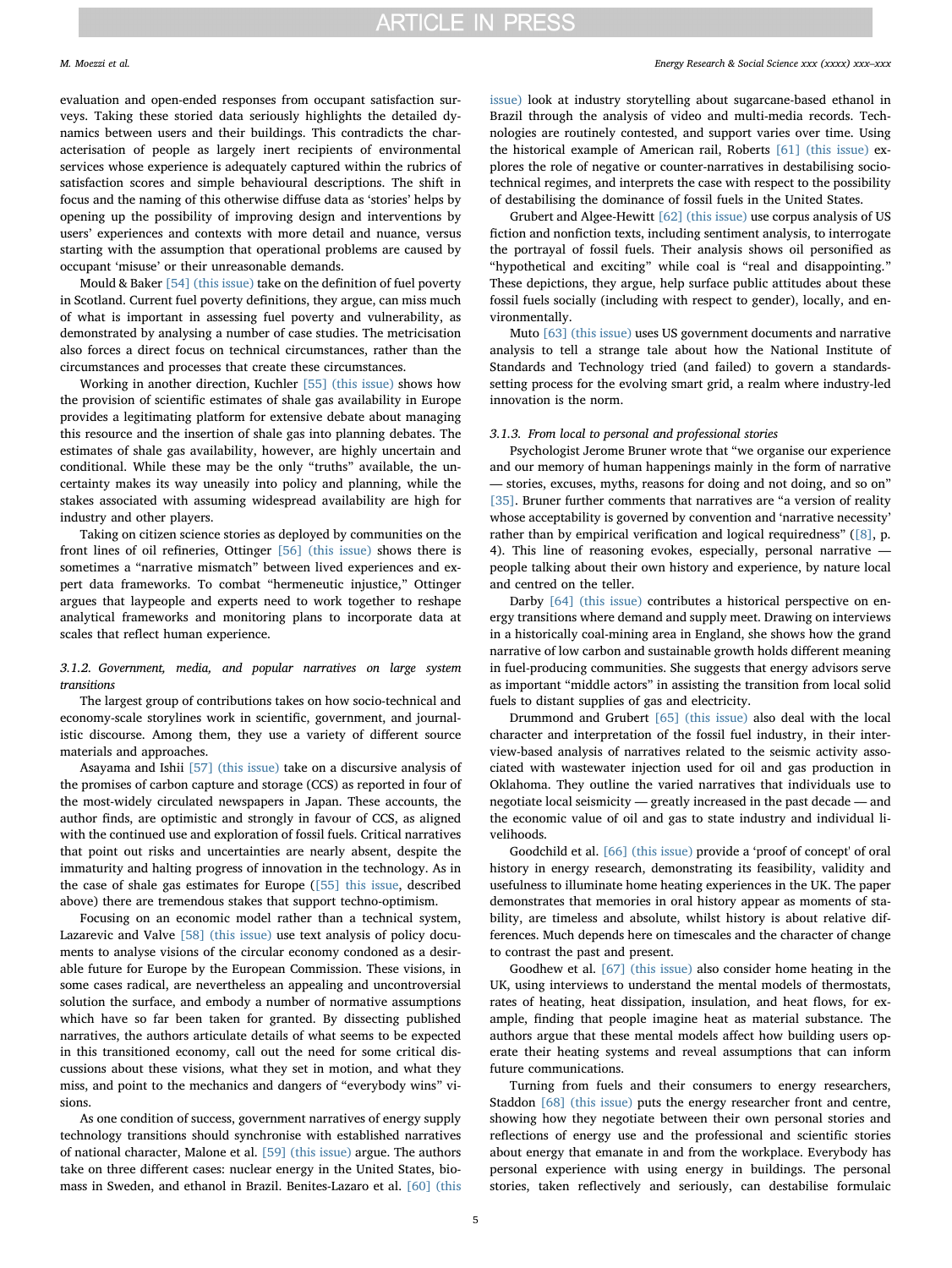models of energy use and 'decisions.' As Staddon notes, it is also problematic, scientifically, to let personal experience rule, in so doing pointing to a long-standing tension between 'scientific fact' and belief.

## 3.2. Stories as inquiry

## 3.2.1. Reimagining past and future

In thinking about and planning for the future, policy visions often focus on increased penetration of particular technologies as the desired centrepiece of the future, then following through by back-casting a technological trajectory. This style of visioning has difficulties realistically seeing the technology as a part of larger social and technical systems, of the types invited by social practices or systems analysis perspectives. By drawing on traditions that imagine whole worlds, rather than isolated elements as affixed to pre-determined policy desires, the energy and climate change research, policy, advocacy, and industrial communities can come to better understandings about how things change and how to promote, discourage, manage, or at least estimate consequences of socio-technical transitions. Instead of focusing narrowly on political targets, these broader and more intricate visions may lead to stronger, more integrated modes of planning a workable future.

There are tools from fiction that can help. Raven [\[69\] \(this issue\)](#page-9-4) discusses how and why science fiction about the future can help build more realistic visions. This can also provoke thoughts about the past and its connection to the present. Pargman et al. [\[70\] \(this issue\)](#page-9-5) turn to the past, through thought experiments that begin by positing alternative worlds with different historical conditions — in this case, Coalworld, which starts its allohistory with the assumption that there is only half as much oil as there has been.

Harris [\[71\] \(this issue\)](#page-9-6) places climate change in the scale of the geological past, using the concept of geological imagination as a mode of breaking out of the current 'Climate Inc.' routinised responses to climate change. Here, the stories are not centred on humans; Harris points out that non-human actors are common in indigenous storytelling, echoed by similar comment in the case of Native Americans by Saiyed and Irwin [\[72\] in this issue](#page-9-7) (discussed below), and highlights spiritual development as linked to preserving the earth, as well as the applicability of traditional ecological knowledge.

Bergman [\[73\] \(this issue\)](#page-9-8) reports on an exploration of personal mobility futures by industry stakeholders in the UK transport sector. Drawing on the use of frames and narratives, he theorises and explores how these documents, peppered by pre-conceived notions, frame the future toward more of the same (e.g., continued automobility) rather than toward more egalitarian socio-technical change (e.g., car sharing).

Though each of these efforts are different, they largely adopt the view that in order to make climate change more manageable to individuals and groups, it needs to be rendered salient and reduced from its status as hyperobject [\[71\];](#page-9-6) stories are one way to do this.

# 3.2.2. Stories without words

Stories usually imply something verbal, but images [\[74\],](#page-9-9) things [\[75\]](#page-9-10), and spaces [\[76\]](#page-9-11) can also be interpreted as stories or story-making. In this issue, Broms et al. [\[77\]](#page-9-12) focus on design as a social agent, foregrounding the role and possibilities of artefacts in the story-making space we move through and physically interact with in everyday life. The authors note that current versions of even 'green' built environments can reproduce archaic, less-sustainable, and other hidden values, while featuring superficially green elements. Through artistic renderings and small models, they construct pieces of a re-imagined future to provoke new thoughts about a university campus redevelopment project.

Herrmann [\[78\] \(this issue\)](#page-9-13) focuses on visual storytelling in the case of 'America's first climate change refugees', combining analysis of visual depictions along with the accompanying texts, as rendered in a variety of newspaper and other media accounts. These stories distance,

victimise, and disempower, the author argues, but can be, and are being, renegotiated and countered by representations from the indigenous communities themselves.

# 3.2.3. Identities, makings, and re-makings

People express, develop, and model their identity, and even their future actions, through narration. How they do so is not simple or direct. Sayings certainly do not necessarily match beliefs (which are hardly stable anyway) or doings, but they do sometimes provide a model for them, as well as a means of thinking through, and thinking, learning, and negotiating in the company of others.

In his review article in this issue, Brown [\[12\]](#page-8-3) presents a basis for considering the application of narratives in pro-environmental psychology research. He identifies relevant literature in history, philosophy, sociology, anthropology, education, social work, psychology, and literary theory. Within this literature, Brown finds authors who consider narratives and stories to be synonyms, as well as writers who argue they are different. Given complexities that are abundant in everyday life, Brown suggests a movement away from the concept of an "integrated/monological self" to "a process of understanding people that is inherently dialogical." In other words, even the stories that we tell ourselves may not be internally coherent or transferrable, even when moving between home and work.

Drawing on interviews of climate change activists in Washington DC, and taking a Bourdieusian approach, Boucher [\[79\] \(this issue\)](#page-9-14) examines logics and tastes of frugality (and non-frugality), identifying fourteen different logics of frugality amongst his interviewees. The analysis complicates simple interpretations of frugality or thrift, and calls out the taboo nature of talk about frugality, lending doubt to future hopes for its diffusion in society unless this taboo is eased.

Drawing from feminist theory and applying text analysis, Munro [\[80\] \(this issue\)](#page-9-15) takes a critical approach to how environmental concern testimonials contributed to environmental advocacy websites. These narratives stress the 'special powers' of mothers in caring for the environment, and in so doing reproduce existing power relationships and narrow, idealised gender roles. In outlining the hegemonic nature of these narratives, the contribution makes it clear that even personal narratives are not simply 'nice.' Stories reflect and create cultural values; they are expressions but also forms of power that shape and coerce, as Gramsci himself argued about folklore [\[81\]](#page-9-16).

Hagbert and Bradley [\[82\] \(this issue\)](#page-9-17) use in-depth in-home interviews of households involved in a sustainability transitions group in a Swedish town to uncover a counter-discourse to mainstream conceptions of sustainability, including storylines on negotiating past the ways that people are locked into the mainstream. Voluntary scaling back of consumption, new practices, collaborating to build local resilience are all aspects of how people use stories to negotiate their own identity and to help create community transitions.

Written work on stories often focuses on stories as static and coherent objects, while in comparison, oral storytelling in Native American communities is often chaotic and non-linear. Saiyed and Irwin [\[72\] \(this issue\)](#page-9-7) argue the strength of this non-linearity in their Perspectives piece on Native American storytelling related to architectural sustainability. Here, the process of storytelling is self-evidently also a matter of personal and community development. This line of reasoning contrasts with the idea of stories as 'things' that simply convince of, convert to, or reflect, e.g., a scientific or policy-correct viewpoint or ethical stance. Opening up the possibility of a different way of thinking, of creating and developing a different cosmology (e.g., where nature takes a different position) creates the potential for lifting out of currently restrictive frames where human dominance is always privileged.

Taking on the topic of progressive planning interventions for energy efficiency, Jensen and Quitzau [\[83\] \(this issue\)](#page-9-18) comment on the distance between research on the one hand and planning practice on the other: 'Our mission with this article is to explicate and discuss the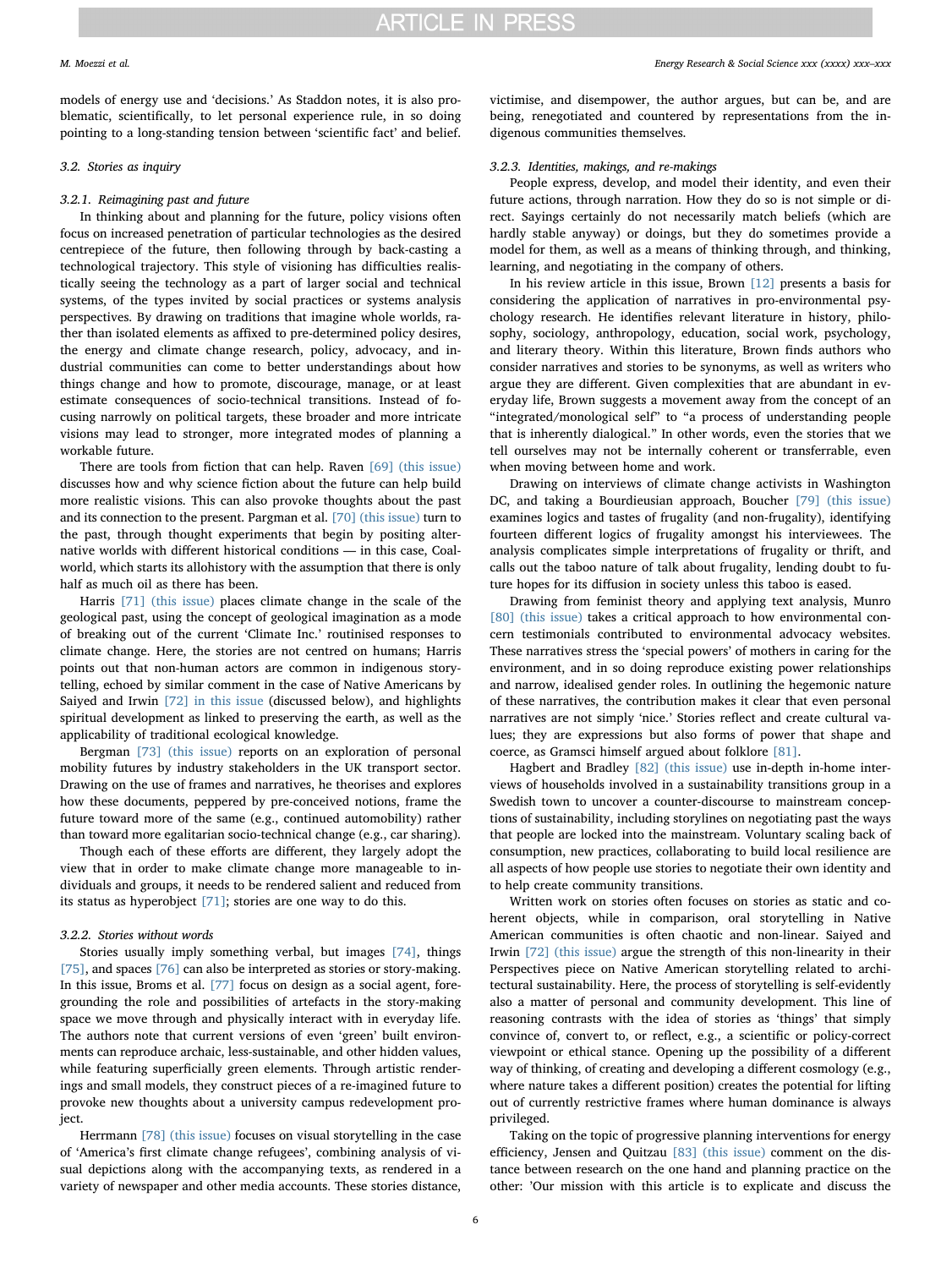seemingly missing links between planning practices and research practices.' Writing the core of their argument in storied form, they approach planning as bricolage, connecting it to the bricolage of storytelling itself, outlining actors, plot, setting, a main act, and transformation, and pointing to the fact that actors (as in fairy tales) can do 'extraordinary things.'

Cloke et al. [\[84\] \(this issue\)](#page-9-19) start with the framing of rural community energy projects in the Global South, relating these framings to sociotechnical imaginaries that prescribe 'universalised energy futures' for these communities, achievable by scalable delivery models and resulting, theoretically, in improved livelihoods. The large and top-down scales of these visions, models, and mechanisms miss in-depth local sociocultural understanding and local communities' own participation in, and visions for, their own futures. Thus, they may often fail to deliver what they promise or what they could achieve. The authors propose a Social Energy Systems approach in order to reframe these renewable energy technology projects to better admit alternative, and more local, imaginations, knowledges, and aspirations.

#### 3.3. Stories as process

### 3.3.1. Participation, workshops, and engagements

Four contributions cover experience in conducting participatory storytelling workshops and interviews. Some are designed to engage, or learn how to engage, citizens in climate change, climate change policies, and energy transitions. How exactly might stories be elicited and used in these contexts? This group of authors focuses on narrative inquiry and even participatory narrative inquiry [\[85\]](#page-9-20), which invites workshop participants to develop and work with their own stories.

Shaw and Corner [\[86\] \(this issue\)](#page-9-21) focus on the methodology used in workshops designed to engage UK citizens with climate change and its policies. Their Narrative Workshop methodology was designed primarily as a research methodology, so that an otherwise largely disinterested and uninformed public can engage in meaningful deliberation about this complex subject. Rather than keying in on this public as being in 'information deficit', they argue that the public engages more positively in climate change discussions when the conversations are situated within narratives that validate their values and identity.

Reporting on elements of the Stories of Change project, Smith et al. [\[87\] \(this issue\)](#page-9-22) use stories and storytelling in engaging individuals and groups in energy transitions. These authors focus on the concept of 'energy utopias' as a means of creating a shared intellectual space, contra the unwieldy space offered by climate change per se. Their project experiments with approaches to engagement that might, delivered at scale, return some momentum by looking in a fresh way at stories of the past, present and future of humanity's often fast-changing relationships with energy.

Drawing from interviews with individuals in the UK academic, policy, and practitioner communities rather than lay-people, Howarth [\[13\] \(this issue\)](#page-8-49) considers the use of stories to constructively engage the public in creating lower-carbon futures, and in particular, the positive aspects of such a future. She emphasises the value of moving beyond high reliance on a linear flow of information, accentuating instead the importance of overlaps in perceptions, values and motivations to create dialogue about and opportunities for social shifts.

Rotmann [\[88\] \(this issue\)](#page-9-23) reports on using a fairy tale-based 'story spine' in behaviour-change practitioner workshops to elicit stories from diverse stakeholder groups. She argues that these group storytelling experiences promote empathy and engagement, foster multi-stakeholder collaborations, and help develop better interventions to change citizen energy-use behaviour. The focus here is on the process of using the fairy tale story spine, rather than the product (the stories).

In all cases, the question remains as to how to evaluate, beyond anecdotes, how well these efforts 'worked' and their impact on reducing energy consumption, fostering adaptation, or other difficult-to-track changes. These are not interventions in the normal sense. But it is

possible that certain stories, whether created, told or heard, can and do stick in ways that more boring, depersonalised, or instructional information and scientific facts do not.

### 4. The end: conclusions

In the era of 'post-truth' and 'alternative facts', science seems more visibly destabilised. The problems in the energy and climate change research realms are at least ostensibly practical and real-world rather than isolated or theoretical. There is an increasing need to see relationships and dynamic systems integrating people and things [\[89\]](#page-9-24), where there is plenty of quantitative data (e.g., smart meters) and social communication networks are increasingly prolific. Our analytical tools may not yet be up to the task of providing understanding or meaning of these abundant data. Facing this combination of circumstances, we think that taking stories seriously can help. In particular, we sense a 'stuck-ness' posed by more conventional forms and rules of evidence, while the execution of these conventions frequently misstep [\[4\]](#page-8-50). Given the uncertainties and difficulties already faced in trying to make sense in the challenges outlined above, it is as logical to sometimes loosen the grip, as well as tighten it. We outline below three related ways in which stories (and narratives and storytelling) can help loosen this grip: they let researchers speak and inquire differently, they provide a different set of data and voices, and they let go of some rigid notions of truth.

To use stories more systematically than has been the case, changes are required. First, the field needs practice using and communicating to each other about stories, accompanied by suitable tools, approaches, words and organisation, and wariness against falling into overly-formulaic applications or anything-goes. It is the researcher's care and engagement that matter. Second, we would need better ways to admit this activity into funding and policy channels, to make it legitimate, rather than discounting it for falling outside the frame or failing to achieve more traditional evidentiary standards that it is not designed to meet. This is difficult, as there is a great deal of expectation, training, regulations, tools, and other organisations that hold existing scientific institutions and practices into place. Third, we may need different ways to use much of what stories and narratives bring to the table in energy and climate change research. These contributions can complicate the guidance implied by simpler, quantitative or otherwise compartmentalised information. At the same time, it is clear that current policies, programmes, and knowledge are hardly the result of pure science and logic [\[30,90\]](#page-8-17).

Considering the contributions in this issue in ensemble, the following three traits, all speaking for the usefulness of stories relative to our normal traditions of evidence and analysis, stand out.

#### 4.1. Stories provide a different type of evidence

Stories provide different material than other traditional forms of data used in energy and climate change research. They are obviously different than more quantitative, quantifiable, and generalisable forms of data, and (less obviously and more entangled with definitional questions) provide a different emphasis, a different lens, than interviews, participant-observation, and other social scientific forms of data collection normally do. They are immediately oriented to relationships, in particular between people and things, the present and the past, actions and consequences, etc. And they often have emotional, psychological, symbolic, and cultural content absent or sublimated in more purified 'objective' data. So, stories invite a different intellectual and emotional framework, beyond the (fictional) logical brain. Where the questions involve humans, this sort of content has special importance since (as argued by Staddon [\[68\] in this issue](#page-9-3)) researcher reflexivity is often not enough. These stories are not always about how to do something or what can be done. They also reveal constraints, prejudices, misunderstandings, and untruths (e.g., [\[80\] in this issue\)](#page-9-15) and, include the 'known, but under-acknowledged' that regularly escape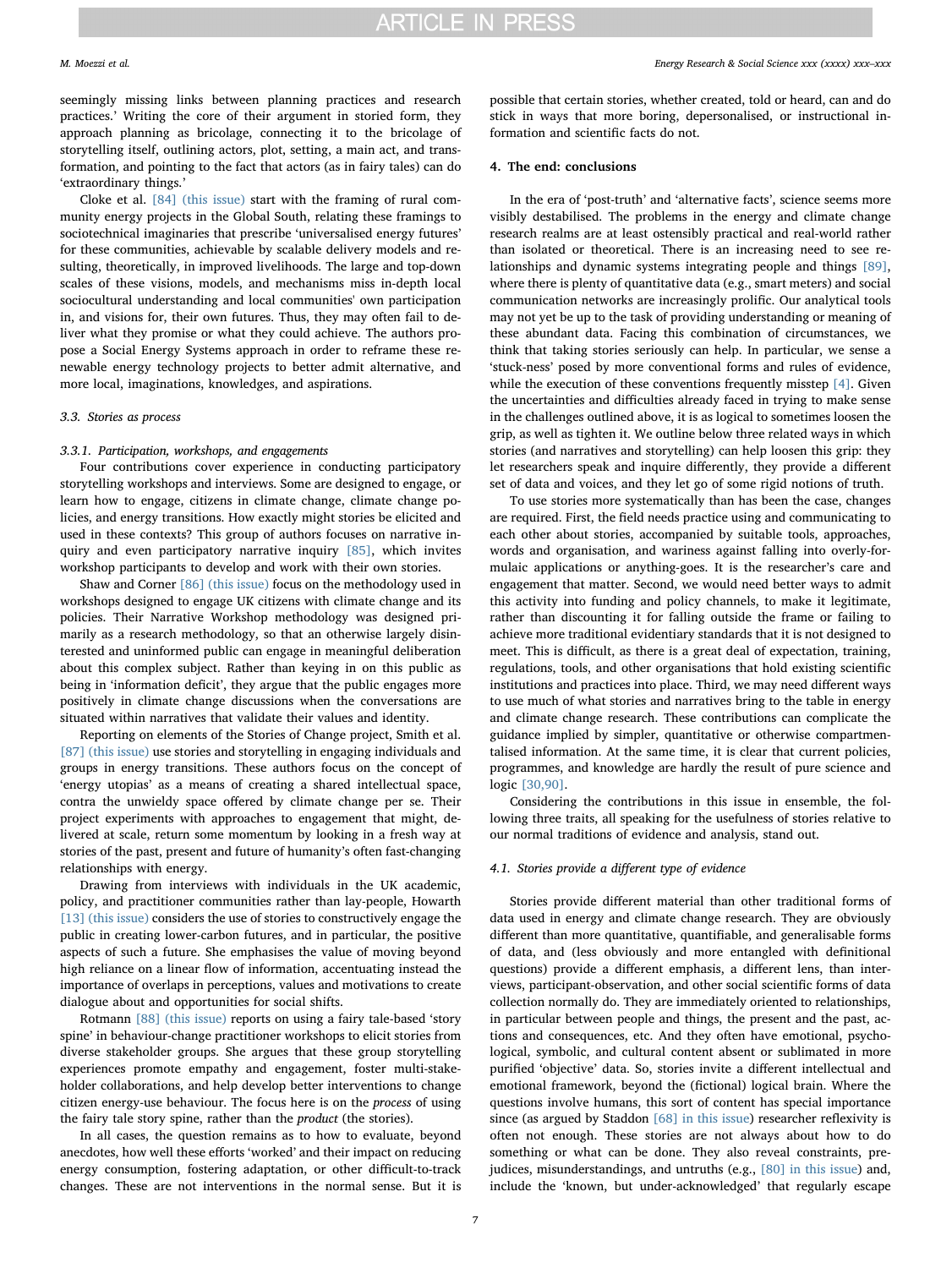more formal data collection (see discussion of the 'informal' as used in folkoristics in the introduction).

One direction that may be of use is to find a way to better name and categorise the stories, motifs, actors, and settings that circulate in the stories and narratives used in energy and climate change work. Such categorisations could serve several purposes: specificity, reference, and the positioning of stories as data. There are two tools from folkloristics that may help. Broadly similar to the concept of storyline above, the folkloristic concept of tale type, originally developed by the Finnish folklorist Antti Aarne and updated by others, renders the multiple and varied story versions following particular plot-lines into tangible units of analysis [\[91,92\].](#page-9-25) For example, Little Red Riding Hood — in its myriad varied tellings — is Aarne-Thompson Tale Type number 333 (AT 333). It is included as one of a large group of 'Tales of Magic'. Rotmann's ([\[88\], this issue\)](#page-9-23) work on using a folklore-based story-telling spine to elicit visions and communications across diverse stakeholders would also fall into this category.

The second basic folkloristic concept relevant to categorisation is motif. In folkloristics, motif is usually defined as the smallest narrative element that persists in tradition (as ambiguous as this may be [\[38\]](#page-8-51)). These motifs may focus on actors, items, or incidents. For a few examples: 'triumph of the weak,' 'the power of habit,' and even some that fit well with behavioural economic theorems (e.g., 'present values preferred to the past' and 'choices: little gain, big loss') These tale types and motifs have not been adapted to the less traditionally-folkloric, if still tradition-laden (e.g., 'policy legends and lists' [\[93\],](#page-9-26) vocabularies and the theories they invoke [\[7\],](#page-8-36) academics' stories about artefacts [\[28\]](#page-8-15)) realms that are usually more relevant to energy and climate change research, but perhaps they could profitably be. Relationships between people, technologies, and fate have always been a subject in folklore (e.g., magic objects in folk tales). Some of these old stories and motifs are like the new ones, such as the transformative powers of technologies [\[38\]](#page-8-51) and the economics motifs just mentioned.

Observation and data collection represent major costs in applied social sciences. While there are billions of potential subjects, they are often difficult to select (for a given question) and difficult to access. In US energy and climate change research, surveys have been one of the major routes to collecting data about people, if this data is formally collected at all (see, e.g., [\[94\]\)](#page-9-27). But surveys (and the data analyses that render them into models, tendencies, and other knowledge) are limited in their ability to represent and learn about the complexity of how people relate to technology, the environment, and the rest of the world. Collecting stories as primary data is not particularly easy. Many stories are already available (e.g., as open-ended responses in surveys, in social media, in fiction etc., as demonstrated by issue contributors). There are major questions about what these existing stories, or any sample of stories mean, what they represent, and what they miss. But, we argue, they are a basic form relating human experience, observation, and expectations, and (we assert, if tautologically) exist as some sort of synthesis, because there is something to express.

### 4.2. Stories provide a different perspective

As Janda et al. [\[95\]](#page-9-28) suggest with respect to energy demand, the framing of the problem affects the types of solutions that researchers and policymakers propose. We suggest that a more storied framing of the 'problem' of energy and climate change research could contribute to a wider set of 'solutions'. The contributors in this issue use stories to 'zoom out' and see the bigger picture (e.g., [58–[60,69,70,73\]\)](#page-8-42), 'zoom in' to better understand micro-dynamics, local scale, and refine models of how things work (e.g., [\[54,82,83,96\]](#page-8-38)), 'zoom through' by looking what's behind the surface (e.g., [\[55,56\]\)](#page-8-39), and 'zoom and hook' by capturing adherents or re-steering listeners and tellers (e.g., [\[13,72,78,80,87,88\]](#page-8-49)); often they may zoom in multiple ways. These creative forms can provide inspiration and motion for researchers and audiences.

By zooming out, one can better see that which is taken for granted, or possibilities and assumptions that are forgotten, for example, as highlighted in science fiction-style (and other) imaginaries (see, e.g., [69–[73,97\], this issue\)](#page-9-4). Zooming in helps support the 'why' and 'what' that are hidden in averages and quantitative summaries (e.g., [\[53](#page-8-37)–55] [in this issue;](#page-8-37) [\[98\]\)](#page-9-29). By zooming through, and in particular critically analysing stories as to cultural assumptions, power dynamics, symbols, and framings, stories become clues as to where to look (see [\[99,100\]](#page-9-30)), how we think and thus sometimes, a way to question these assumptions and perhaps lead to a better way of doing. And, most practically, zoom and hook stories can capture thought processes, even adherents, that lead people down alternative courses in what they do and how they think, a common tactic in marketing and communications as well as other storytelling forums where convincing people of something, e.g., sympathy for the defendant in court trials [\[101\]](#page-9-31), is the desired outcome.

### 4.3. Stories and storytelling provide a different set of tools

Moving from stories as research objects and modes of inquiry to stories as active processes, the act of storytelling and story-listening can connect diverse stakeholders and foster imaginative forms of collaboration and collective action. These techniques thus provide a form of engagement and a forum for mutual learning, as outlined above. This works, we think, in connecting scholars from diverse backgrounds together too, by gently challenging the normal disciplinary and institutional stories we work within, and providing some natural grounds upon which we might advance. Official stories can often over-simplify or routinise in a way that creates political movement ([\[90\]\)](#page-9-32) but also deadens thinking [\[7,102\].](#page-8-36) But used well, they might also help us say what or how we think, in a fresher way than our disciplinary or sectoral jargon and boundaries often allow.

In addition, dealing in stories can change who speaks, who gets heard, and even who hears, relative to more standard procedures of data collection, what ideas and topics are considered in scope, authorship, and peer review. For example, as to authors, everybody can talk about what they think a story means or does. If the person is not a social scientist, they will not sound like a social scientist or do the things social scientists would do. But the insights can be every bit as useful. This also applies to the huge group of professionals who work in climate change or with energy use, energy supply, or related systems, but don't necessarily write about it (e.g., building operators). At the risk of sounding romantic, it could also apply to the many other people, most people, who do not get to say much, at least not in their own terms, in our normal data collection on people (see, e.g., [\[53,54,56,65,84,86,87,96\] this issue](#page-8-37)).

# 4.4. What's next

There are, we acknowledge, many outstanding questions about how stories and storytelling can be appropriately used and accepted in research, how they can be used in combination with more traditional models, methods, and data sources, and how to develop and retain the right kind of scientific vigilance and a critical stance, at least when the claims are scientific. The fact that stories are a different kind of data than our current methods (statistics, observation, sampling, experiments, modelling) are designed for, and that a huge apparatus of assessing scientific validity expects, is definitely a challenge. But it seems clear that using stories as data, inquiry, and process in energy and climate change research can do things that other approaches do not, given that the forms, speakers, analytical possibilities, and reception are also different. They might, at the least, offer a way to surface insights, misconceptions, beliefs, experiences, or perspectives that commonly exist but are not systematically brought to light. We hope that this special issue delights, engages, raises questions, and provides insights and inspiration for other energy and climate change researchers.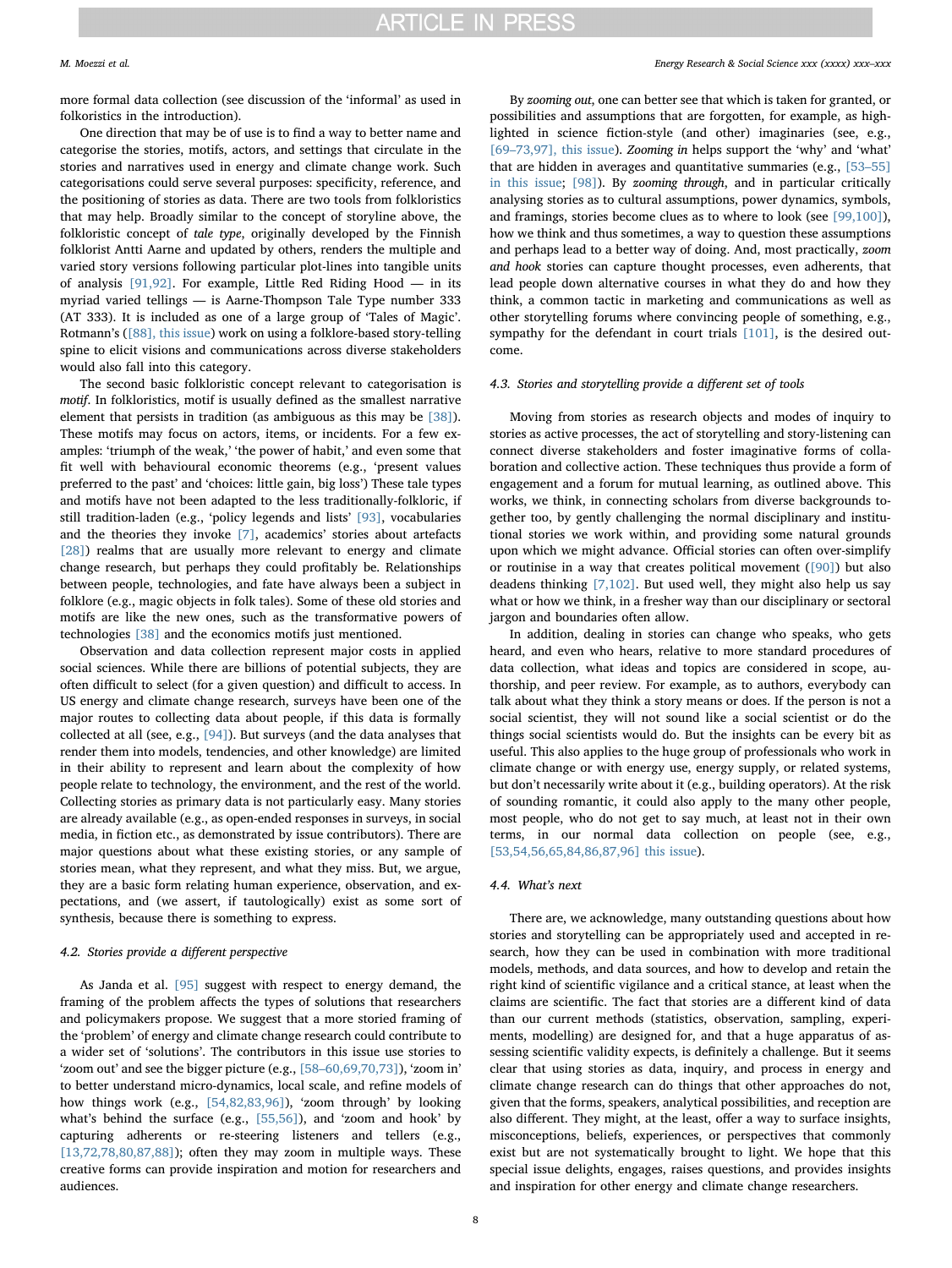#### Acknowledgements

We are deeply grateful to the contributors to this special issue, the reviewers for these contributions whose efforts played an essential role in developing the content, the three anonymous reviewers of our introduction, Dr. Benjamin Sovacool for his continual support and encouragement, and Elsevier. Portions of this work were supported by the RCUK Centre for Energy Epidemiology (EP/K011839/1) at University College London and by IEA DSM Task 24.

### References

- <span id="page-8-0"></span>[1] R. Randall, Loss and climate change: the cost of parallel narratives, Ecopsychology 1 (2009) 118–129, [http://dx.doi.org/10.1089/eco.2009.0034.](http://dx.doi.org/10.1089/eco.2009.0034)
- [2] [R. Lertzman, Environmental melancholia: psychoanalytic dimensions of engage](http://refhub.elsevier.com/S2214-6296(17)30205-0/sbref0010)[ment, Routledge, 2015.](http://refhub.elsevier.com/S2214-6296(17)30205-0/sbref0010)
- <span id="page-8-30"></span>[3] K.B. Janda, M. Topouzi, Telling tales: using stories to remake energy policy, Build. Res. Inf. 43 (2015) 516–533, [http://dx.doi.org/10.1080/09613218.2015.](http://dx.doi.org/10.1080/09613218.2015.1020217) [1020217.](http://dx.doi.org/10.1080/09613218.2015.1020217)
- <span id="page-8-50"></span>[4] M. Moezzi, Numbers, stories, energy effi[ciency, Proceedings of the ECEEE Summer](http://refhub.elsevier.com/S2214-6296(17)30205-0/sbref0020) Study on Energy Effi[ciency, European Council for an Energy E](http://refhub.elsevier.com/S2214-6296(17)30205-0/sbref0020)fficient Economy, [2015.](http://refhub.elsevier.com/S2214-6296(17)30205-0/sbref0020)
- [5] [S. Rotmann, B. Goodchild, R. Mourik, Once upon a time](http://refhub.elsevier.com/S2214-6296(17)30205-0/sbref0025)… how to tell a good energy effi[ciency story that sticks, Proceedings of the ECEEE Summer Study on](http://refhub.elsevier.com/S2214-6296(17)30205-0/sbref0025) Energy Effi[ciency, European Council for an Energy-E](http://refhub.elsevier.com/S2214-6296(17)30205-0/sbref0025)fficient Economy, 2015.
- <span id="page-8-1"></span>[6] B.K. Sovacool, S.E. Ryan, P.C. Stern, K. Janda, G. Rochlin, D. Spreng, et al., Integrating social science in energy research, Energy Res. Soc. Sci. 6 (2015) 95–99, [http://dx.doi.org/10.1016/j.erss.2014.12.005.](http://dx.doi.org/10.1016/j.erss.2014.12.005)
- <span id="page-8-36"></span>[7] L. Lutzenhiser, Through the energy efficiency looking glass, Energy Res. Soc. Sci. 1 (2014) 141–151, [http://dx.doi.org/10.1016/j.erss.2014.03.011.](http://dx.doi.org/10.1016/j.erss.2014.03.011)
- <span id="page-8-2"></span>[8] [J. Bruner, The narrative construction of reality, Crit. Inq. 18 \(1991\) 1](http://refhub.elsevier.com/S2214-6296(17)30205-0/sbref0040)–21.
- [9] [B. Czarniawska, Narratives in social science research, SAGE, 2004.](http://refhub.elsevier.com/S2214-6296(17)30205-0/sbref0045)
- [10] [L.P. Hinchman, S. Hinchman, Memory, identity community: the idea of narrative](http://refhub.elsevier.com/S2214-6296(17)30205-0/sbref0050) [in the human sciences, SUNY Press, 1997.](http://refhub.elsevier.com/S2214-6296(17)30205-0/sbref0050)
- [11] [J. Elliott, Using narrative in social research: qualitative and quantitative ap](http://refhub.elsevier.com/S2214-6296(17)30205-0/sbref0055)[proaches, SAGE, 2005.](http://refhub.elsevier.com/S2214-6296(17)30205-0/sbref0055)
- <span id="page-8-3"></span>[12] [P. Brown, Narrative: an ontology, epistemology and methodology for proenvir](http://refhub.elsevier.com/S2214-6296(17)30205-0/sbref0060)[onmental psychology research, Energy Res. Soc. Sci. \(2017\).](http://refhub.elsevier.com/S2214-6296(17)30205-0/sbref0060)
- <span id="page-8-49"></span>[13] [C. Howarth, Informing decision making on climate change and low carbon futures:](http://refhub.elsevier.com/S2214-6296(17)30205-0/sbref0065) [framing narratives around the United Kingdom](http://refhub.elsevier.com/S2214-6296(17)30205-0/sbref0065)'s fifth Carbon Budget, Energy Res. [Soc. Sci. \(2017\).](http://refhub.elsevier.com/S2214-6296(17)30205-0/sbref0065)
- <span id="page-8-4"></span>[14] P. Ewick, S.S. Silbey, Subversive stories and hegemonic tales: toward a sociology of narrative, Law Soc. Rev. 29 (1995) 197–226, [http://dx.doi.org/10.2307/](http://dx.doi.org/10.2307/3054010) [3054010.](http://dx.doi.org/10.2307/3054010)
- <span id="page-8-8"></span>[15] A. Dundes, Folkloristics in the twenty-first century (AFS Invited Presidential Plenary Address, 2004), J. Am. Folk 118 (2005) 385–408, [http://dx.doi.org/10.](http://dx.doi.org/10.1353/jaf.2005.0044) [1353/jaf.2005.0044.](http://dx.doi.org/10.1353/jaf.2005.0044)
- <span id="page-8-5"></span>[16] A. Smith, F. Kern, The transitions storyline in Dutch environmental policy, Environ. Polit. 18 (2009) 78–98, [http://dx.doi.org/10.1080/](http://dx.doi.org/10.1080/09644010802624835) [09644010802624835.](http://dx.doi.org/10.1080/09644010802624835)
- [17] M. [Hajer, The politics of environmental discourse: ecological modernisation and](http://refhub.elsevier.com/S2214-6296(17)30205-0/sbref0085) [the policy process, Clarendon Press, Oxford, 1995.](http://refhub.elsevier.com/S2214-6296(17)30205-0/sbref0085)
- <span id="page-8-6"></span>[18] [D. Ben-Amos, Folklore genres, University of Texas Press, 1969.](http://refhub.elsevier.com/S2214-6296(17)30205-0/sbref0090)
- [19] [A. Dundes, The study of folklore, Prentice-Hall, 1965.](http://refhub.elsevier.com/S2214-6296(17)30205-0/sbref0095)
- <span id="page-8-7"></span>[20] [W. Bascom, The forms of folklore: prose narratives, J. Am. Folk 78 \(1965\) 3](http://refhub.elsevier.com/S2214-6296(17)30205-0/sbref0100)–20.
- <span id="page-8-9"></span>[21] [B. Czarniawska, Writing management: organization theory as a literary genre,](http://refhub.elsevier.com/S2214-6296(17)30205-0/sbref0105) [Oxford University Press, 1999.](http://refhub.elsevier.com/S2214-6296(17)30205-0/sbref0105)
- <span id="page-8-10"></span>[22] M. Gearty, Beyond you and me: stories for collective action and learning? Perspectives from an action research project, Action Learn Res. Pract. 12 (2015) 146–165, [http://dx.doi.org/10.1080/14767333.2015.1005572.](http://dx.doi.org/10.1080/14767333.2015.1005572)
- <span id="page-8-11"></span>[23] J. Neumann, Climatic change as a topic in the classical Greek and Roman literature, Clim. Change 7 (1985) 441–454, [http://dx.doi.org/10.1007/BF00139058.](http://dx.doi.org/10.1007/BF00139058)
- <span id="page-8-12"></span>[24] A. Mayor, The fi[rst fossil hunters: dinosaurs, mammoths, and myth in Greek and](http://refhub.elsevier.com/S2214-6296(17)30205-0/sbref0120) [Roman times, Princeton University Press, 2011.](http://refhub.elsevier.com/S2214-6296(17)30205-0/sbref0120)
- <span id="page-8-13"></span>[25] [C. Mattingly, L.C. Garro, Narrative and the cultural construction of illness and](http://refhub.elsevier.com/S2214-6296(17)30205-0/sbref0125) [healing, University of California Press, 2000.](http://refhub.elsevier.com/S2214-6296(17)30205-0/sbref0125)
- [26] S.S. Eberly, Fairies and the folklore of disability: changelings, hybrids and the solitary fairy, Folklore 99 (1988) 58–77, [http://dx.doi.org/10.1080/0015587X.](http://dx.doi.org/10.1080/0015587X.1988.9716425) [1988.9716425.](http://dx.doi.org/10.1080/0015587X.1988.9716425)
- <span id="page-8-14"></span>[27] [S. Ramón y Cajal, Recuerdos de mi vida, Moya, Madrid, 1917.](http://refhub.elsevier.com/S2214-6296(17)30205-0/sbref0135)
- <span id="page-8-15"></span>[28] B. Joerges, Do politics have artefacts? Soc. Stud. Sci. 29 (1999) 411–431, [http://](http://dx.doi.org/10.1177/030631299029003004) [dx.doi.org/10.1177/030631299029003004.](http://dx.doi.org/10.1177/030631299029003004)
- <span id="page-8-16"></span>[29] [E. Martin, The egg and the sperm: how science has constructed a romance based](http://refhub.elsevier.com/S2214-6296(17)30205-0/sbref0145) [on stereotypical male-female roles, Signs 16 \(1991\) 485](http://refhub.elsevier.com/S2214-6296(17)30205-0/sbref0145)–501.
- <span id="page-8-17"></span>[30] B. Czarniawska, A four times told tale: combining narrative and scientific knowledge in organization studies, Organization 4 (1997) 7–30, [http://dx.doi.](http://dx.doi.org/10.1177/135050849741002) [org/10.1177/135050849741002.](http://dx.doi.org/10.1177/135050849741002)
- <span id="page-8-18"></span>[31] [Sharon Traweek, Beamtimes and lifetimes: the world of high energy physicists,](http://refhub.elsevier.com/S2214-6296(17)30205-0/sbref0155) [Harvard University Press, 1992.](http://refhub.elsevier.com/S2214-6296(17)30205-0/sbref0155)
- [32] S. Traweek, An introduction to cultural and social studies of sciences and technologies, Cult. Med. Psychiatry 17 (1993) 3–25, [http://dx.doi.org/10.1007/](http://dx.doi.org/10.1007/BF01380596) [BF01380596.](http://dx.doi.org/10.1007/BF01380596)

#### M. Moezzi et al. *Energy Research & Social Science xxx (xxxx) xxx–xxx*

- <span id="page-8-19"></span>[33] P. Atkinson, Narrative turn or blind alley? Qual. Health Res. 7 (1997) 325–344, [http://dx.doi.org/10.1177/104973239700700302.](http://dx.doi.org/10.1177/104973239700700302)
- [34] M. Bury, Illness narratives: fact or fiction? Sociol. Health Illn. 23 (2001) 263–285, [http://dx.doi.org/10.1111/1467-9566.00252.](http://dx.doi.org/10.1111/1467-9566.00252)
- <span id="page-8-20"></span>[35] J. [Bruner, Life as narrative, Soc. Res. 54 \(1987\) 11](http://refhub.elsevier.com/S2214-6296(17)30205-0/sbref0175)-32.
- <span id="page-8-21"></span>[36] [E. Roe, Narrative policy analysis: theory and practice, Duke University Press,](http://refhub.elsevier.com/S2214-6296(17)30205-0/sbref0180) [1994.](http://refhub.elsevier.com/S2214-6296(17)30205-0/sbref0180)
- <span id="page-8-22"></span>[37] M.D. Jones, M.K. McBeth, E.A. Shanahan, Introducing the Narrative Policy Framework, (2014), pp. 1–25, [http://dx.doi.org/10.1057/9781137485861\\_1.](http://dx.doi.org/10.1057/9781137485861_1)
- <span id="page-8-51"></span>[38] [M. Moezzi, Technology in a world of folklore, University of California, 2004.](http://refhub.elsevier.com/S2214-6296(17)30205-0/sbref0190)
- <span id="page-8-23"></span>[39] L. Hermwille, The role of narratives in socio-technical transitions—Fukushima and the energy regimes of Japan Germany, and the United Kingdom, Energy Res. Soc. Sci. 11 (2016) 237–246, [http://dx.doi.org/10.1016/j.erss.2015.11.001.](http://dx.doi.org/10.1016/j.erss.2015.11.001)
- <span id="page-8-24"></span>[40] S. Bushell, G.S. Buisson, M. Workman, T. Colley, Strategic narratives in climate change: towards a unifying narrative to address the action gap on climate change, Energy Res. Soc. Sci. 28 (2017) 39–49, [http://dx.doi.org/10.1016/j.erss.2017.04.](http://dx.doi.org/10.1016/j.erss.2017.04.001) [001.](http://dx.doi.org/10.1016/j.erss.2017.04.001)
- <span id="page-8-25"></span>[41] K. Karhunmaa, Opening up storylines of co-benefits in voluntary carbon markets: an analysis of household energy technology projects in developing countries, Energy Res. Soc. Sci. 14 (2016) 71–79, [http://dx.doi.org/10.1016/j.erss.2016.01.](http://dx.doi.org/10.1016/j.erss.2016.01.011) [011.](http://dx.doi.org/10.1016/j.erss.2016.01.011)
- <span id="page-8-26"></span>[42] M. Frondel, R. Kambeck, C.M. Schmidt, Hard coal subsidies: a never-ending story? Energy Policy 35 (2007) 3807–3814, [http://dx.doi.org/10.1016/j.enpol.2007.01.](http://dx.doi.org/10.1016/j.enpol.2007.01.019) [019.](http://dx.doi.org/10.1016/j.enpol.2007.01.019)
- <span id="page-8-27"></span>[43] M. Hayashi, L. Hughes, The policy responses to the Fukushima nuclear accident and their effect on Japanese energy security, Energy Policy 59 (2013) 86–101, [http://dx.doi.org/10.1016/j.enpol.2012.08.059.](http://dx.doi.org/10.1016/j.enpol.2012.08.059)
- <span id="page-8-28"></span>[44] M. Morrone, T.B. Basta, J. Somerville, Framing the national nuclear legacy at the local level: implications for the future of federal facilities, Energy Policy 43 (2012) 145–152, [http://dx.doi.org/10.1016/j.enpol.2011.12.042.](http://dx.doi.org/10.1016/j.enpol.2011.12.042)
- <span id="page-8-29"></span>[45] G. Waitt, K. Roggeveen, R. Gordon, K. Butler, P. Cooper, Tyrannies of thrift: governmentality and older, low-income people's energy efficiency narratives in the Illawarra, Australia, Energy Policy 90 (2016) 37–45, [http://dx.doi.org/10.](http://dx.doi.org/10.1016/j.enpol.2015.11.033) [1016/j.enpol.2015.11.033.](http://dx.doi.org/10.1016/j.enpol.2015.11.033)
- <span id="page-8-31"></span>[46] B. De Carli, Micro-resilience and justice: co-producing narratives of change, Build. Res. Inf. 44 (2016) 775–788, [http://dx.doi.org/10.1080/09613218.2016.](http://dx.doi.org/10.1080/09613218.2016.1213523) [1213523.](http://dx.doi.org/10.1080/09613218.2016.1213523)
- <span id="page-8-32"></span>[47] A.R. Kearney, Understanding global change: a cognitive perspective on communicating through stories, Clim. Change 27 (1994) 419–441, [http://dx.doi.org/10.](http://dx.doi.org/10.1007/BF01096270) [1007/BF01096270.](http://dx.doi.org/10.1007/BF01096270)
- <span id="page-8-33"></span>[48] S. Ungar, Is strange weather in the air? A study of U.S. national network news coverage of extreme weather events, Clim. Change 41 (1999) 133–150, [http://dx.](http://dx.doi.org/10.1023/A:1005417410867) [doi.org/10.1023/A:1005417410867.](http://dx.doi.org/10.1023/A:1005417410867)
- <span id="page-8-34"></span>[49] D.N.T. King, A. Skipper, W.B. Tawhai, Māori environmental knowledge of local weather and climate change in Aotearoa–New Zealand, Clim. Change 90 (2008) 385, [http://dx.doi.org/10.1007/s10584-007-9372-y.](http://dx.doi.org/10.1007/s10584-007-9372-y)
- <span id="page-8-35"></span>[50] K.A. Parkhill, N.F. Pidgeon, K.L. Henwood, P. Simmons, D. Venables, From the familiar to the extraordinary: local residents' perceptions of risk when living with nuclear power in the UK, Trans. Inst. Br. Geogr. 35 (2010) 39–58, [http://dx.doi.](http://dx.doi.org/10.1111/j.1475-5661.2009.00364.x) [org/10.1111/j.1475-5661.2009.00364.x.](http://dx.doi.org/10.1111/j.1475-5661.2009.00364.x)
- [51] F. Shirani, K. Parkhill, C. Butler, C. Groves, N. Pidgeon, K. Henwood, Asking about the future: methodological insights from energy biographies, Int. J. Soc. Res. Methodol. 19 (2016) 429–444, [http://dx.doi.org/10.1080/13645579.2015.](http://dx.doi.org/10.1080/13645579.2015.1029208) [1029208.](http://dx.doi.org/10.1080/13645579.2015.1029208)
- [52] N. Pidgeon, Public understanding of, and attitudes to, climate change: UK and international perspectives and policy, Clim. Policy 12 (2012) S85–S106, [http://dx.](http://dx.doi.org/10.1080/14693062.2012.702982) [doi.org/10.1080/14693062.2012.702982.](http://dx.doi.org/10.1080/14693062.2012.702982)
- <span id="page-8-37"></span>[53] J.K. Day, W. O'[Brien, Oh behave! Survey stories and lessons learned from building](http://refhub.elsevier.com/S2214-6296(17)30205-0/sbref0265) [occupants in high-performance buildings, Energy Res. Soc. Sci. \(2017\).](http://refhub.elsevier.com/S2214-6296(17)30205-0/sbref0265)
- <span id="page-8-38"></span>[54] [R. Mould, K.J. Baker, Documenting fuel poverty from householders](http://refhub.elsevier.com/S2214-6296(17)30205-0/sbref0270)' perspective, [Energy Res. Soc. Sci. \(2017\).](http://refhub.elsevier.com/S2214-6296(17)30205-0/sbref0270)
- <span id="page-8-39"></span>[55] [M. Kuchler, Post-conventional energy futures: rendering Europe](http://refhub.elsevier.com/S2214-6296(17)30205-0/sbref0275)'s shale gas re[sources governable, Energy Res. Soc. Sci. \(2017\).](http://refhub.elsevier.com/S2214-6296(17)30205-0/sbref0275)
- <span id="page-8-40"></span>[56] [G. Ottinger, Making sense of citizen science: stories as a hermeneutic resource,](http://refhub.elsevier.com/S2214-6296(17)30205-0/sbref0280) [Energy Res. Soc. Sci. \(2017\).](http://refhub.elsevier.com/S2214-6296(17)30205-0/sbref0280)
- <span id="page-8-41"></span>[57] [S. Asayama, A. Ishii, Selling stories of techno-optimism? The role of narratives on](http://refhub.elsevier.com/S2214-6296(17)30205-0/sbref0285) [discursive construction of Carbon Capture and Storage in the Japanese media,](http://refhub.elsevier.com/S2214-6296(17)30205-0/sbref0285) [Energy Res. Soc. Sci. \(2017\).](http://refhub.elsevier.com/S2214-6296(17)30205-0/sbref0285)
- <span id="page-8-42"></span>[58] [D. Lazarevic, H. Valve, Narrating expectations for the circular economy: towards a](http://refhub.elsevier.com/S2214-6296(17)30205-0/sbref0290) [common and contested European tradition, Energy Res. Soc. Sci. \(2017\).](http://refhub.elsevier.com/S2214-6296(17)30205-0/sbref0290)
- <span id="page-8-43"></span>[59] [E. Malone, N.E. Hultman, K.L. Anderson, V. Romero, Stories about ourselves: how](http://refhub.elsevier.com/S2214-6296(17)30205-0/sbref0295) national narratives influence the diff[usion of large-scale energy technologies,](http://refhub.elsevier.com/S2214-6296(17)30205-0/sbref0295) [Energy Res. Soc. Sci. \(2017\).](http://refhub.elsevier.com/S2214-6296(17)30205-0/sbref0295)
- <span id="page-8-44"></span>[60] [L.L. Benites-Lazaro, N.A. de MelloThéry, M. Lahsen, Business storytelling in energy](http://refhub.elsevier.com/S2214-6296(17)30205-0/sbref0300) and climate change: the case of Brazil'[s ethanol industry, Energy Res. Soc. Sci.](http://refhub.elsevier.com/S2214-6296(17)30205-0/sbref0300) [\(2017\).](http://refhub.elsevier.com/S2214-6296(17)30205-0/sbref0300)
- <span id="page-8-45"></span>[61] [J.D.C. Roberts, Discursive destabilisation of socio-technical regimes: evidence](http://refhub.elsevier.com/S2214-6296(17)30205-0/sbref0305) [from a historical case study, Energy Res. Soc. Sci. \(2017\).](http://refhub.elsevier.com/S2214-6296(17)30205-0/sbref0305)
- <span id="page-8-46"></span>[62] [E. Grubert, M. Algee-Hewitt, Villainous or valiant? Depictions of oil and coal in](http://refhub.elsevier.com/S2214-6296(17)30205-0/sbref0310) American fiction and nonfi[ction narratives, Energy Res. Soc. Sci. \(2017\).](http://refhub.elsevier.com/S2214-6296(17)30205-0/sbref0310)
- <span id="page-8-47"></span>[63] [S. Muto, From laissez-faire to intervention: analysing policy narratives on inter](http://refhub.elsevier.com/S2214-6296(17)30205-0/sbref0315)[operability standards for the smart grid in the United States, Energy Res. Soc. Sci.](http://refhub.elsevier.com/S2214-6296(17)30205-0/sbref0315) [\(2017\).](http://refhub.elsevier.com/S2214-6296(17)30205-0/sbref0315)
- <span id="page-8-48"></span>[64] Y. Parag, K.B. Janda, More than filler: middle actors and socio-technical change in the energy system from the middle-out, Energy Res. Soc. Sci. 3 (2014) 102–112, [http://dx.doi.org/10.1016/j.erss.2014.07.011.](http://dx.doi.org/10.1016/j.erss.2014.07.011)